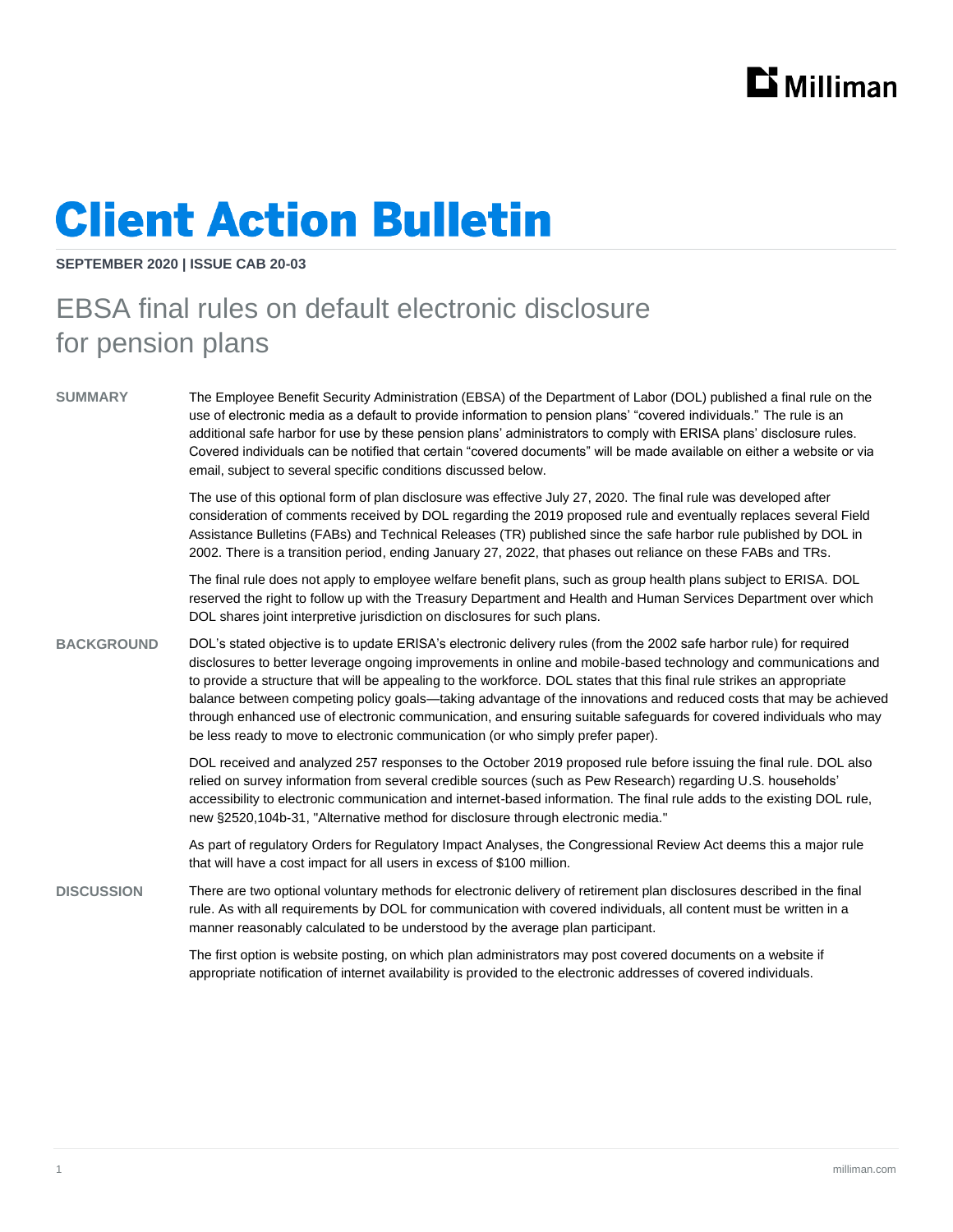The second option is email delivery, permitting plan administrators an option to send covered documents directly to the electronic addresses of covered individuals, with the covered documents either in the body of the email or as an attachment.

- "Covered documents" are documents or information that are mandated by DOL rules to be given to participants and qualified beneficiaries about the pension plan covered by ERISA. Examples of covered documents include Qualified Default Investment Alternatives, Summary Annual Reports, Annual Participant Fee Disclosure, and Annual Funding Notice.
- Covered individuals are any plan participant, qualified beneficiary, or alternate payee entitled to receive a covered document and who must have a valid electronic address (cellphone or email).

Before any electronic notices can be sent, the plan administrator sends initial notification to covered individuals via paper, explaining the new electronic delivery method for retirement plan disclosures.

Once the initial notification has been sent, the plan administrator can either send a Notice of Internet Availability (NOIA) to covered individuals, while concurrently posting any new disclosure item(s) on its website, or the plan administrator can send an email or text to covered individuals with the new disclosure item attached. There is an ongoing obligation to monitor and ensure electronic addresses are valid.

The final rule lists electronic addresses as an email address, or an internet-connected mobile-computing-device (e.g., "smartphone") number, at which the covered individual may receive a written notice of internet availability.

For a plan's annual notices, if a plan administrator wants to provide more than one covered document, it can do so if the combined NOIA was furnished in the prior plan year, but no more than 14 months following the date the prior plan year's notice was furnished. Note that combining notices for purposes of the NOIA is only available for annual notices. Other non-annual notices cannot be combined in the same notification.

Among the items in the NOIA are:

- A prominent statement for the subject line: Disclosure About Your Retirement Plan
- A statement: "Important information about your retirement plan is now available. Please review this information."
- The name and brief description of the covered document.
- The internet website address including specific direction on how to access, or a hyperlink to such address, to the covered document.
- A statement of the right to request and obtain a paper version of the covered document.
- A statement of the right to opt out of electronic delivery and receive only paper versions of covered documents.
- A telephone number to contact the administrator or other designated representative of the plan sponsor.

The final rule sets minimum standards for the website to which the covered documents are posted. Some of these minimum standards are assurance of:

- The existence of a website (an internet website or smart-phone app)
- The version of the posted covered document is the most recent available and remains for at least one year
- The covered document can be understood by the average plan participant
- The covered document website format is suitable to be both read online and printed clearly on paper
- The covered document can be searched electronically by numbers, letters, or words
- Reasonable measures were taken to assure the website protects the confidentiality of personal information relating to any covered individual
- The right to copies of paper documents or to opt out of electronic delivery

DOL inserted a special item regarding ensuring access for covered individuals who sever from employment subsequent to the plan administrator adopting one of the new safe harbors. The administrator must take measures reasonably calculated to ensure the continued accuracy and availability of an electronic address or to obtain a new electronic address that enables receipt of covered documents following the individual's severance from employment.